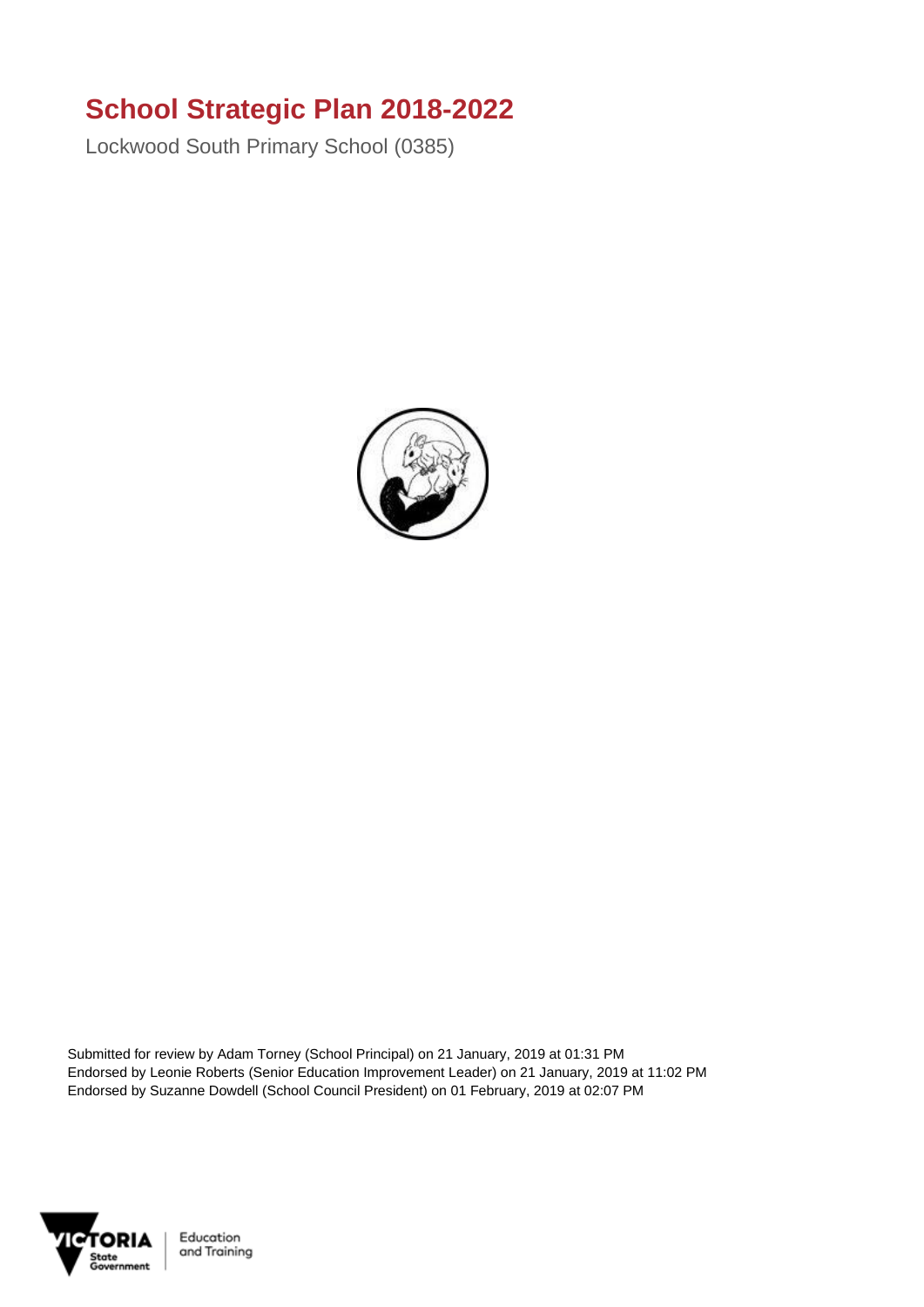## **School Strategic Plan - 2018-2022**

Lockwood South Primary School (0385)

| <b>School vision</b>      | At Lockwood South we work together to provide a safe and stimulating learning environment that engages students to work towards<br>achieving their personal best in an atmosphere of mutual respect and co-operation.                                                                                                                                                                                                                                                                                                                                                                                                                                                                                                                                                                                                                                                                                                                                                                                                                                                                                                                                                                                                                                                                                                                                                                                                                                                                                                                                                                                                                                                                                                                                                                      |
|---------------------------|--------------------------------------------------------------------------------------------------------------------------------------------------------------------------------------------------------------------------------------------------------------------------------------------------------------------------------------------------------------------------------------------------------------------------------------------------------------------------------------------------------------------------------------------------------------------------------------------------------------------------------------------------------------------------------------------------------------------------------------------------------------------------------------------------------------------------------------------------------------------------------------------------------------------------------------------------------------------------------------------------------------------------------------------------------------------------------------------------------------------------------------------------------------------------------------------------------------------------------------------------------------------------------------------------------------------------------------------------------------------------------------------------------------------------------------------------------------------------------------------------------------------------------------------------------------------------------------------------------------------------------------------------------------------------------------------------------------------------------------------------------------------------------------------|
| <b>School values</b>      | Our four school values are:<br>Personal Best:<br>Always endeavouring to do the best I can by setting realistic goals and being optimistic about achieving them.<br>Caring:<br>Showing concern to others ad being thoughtful and understanding of their feelings.<br><b>Mutual Respect:</b><br>Treating others, property and the environment with car and consideration; resulting in others treating me and my property with care<br>and consideration.<br>Community:<br>Working together cooperatively in the classroom, Lockwood South and the wider community for the common good. Encouraging<br>participation in our community and the development of citizenship skills.                                                                                                                                                                                                                                                                                                                                                                                                                                                                                                                                                                                                                                                                                                                                                                                                                                                                                                                                                                                                                                                                                                             |
| <b>Context challenges</b> | Lockwood South Primary School is a small rural school situated on the Calder Alternate Highway approximately 12 kilometres from<br>Kangaroo Flat. Currently there are two home groups: Hakeas; Grades Prep-2 and Melaleucas; Grades 3-6. The school is set in<br>attractive natural surrounds that includes a creek area. It has excellent new facilities. All Learning Spaces are open, bright and<br>welcoming and are linked by a large undercover area and paths . The undercover area ensures students have an outside play and<br>activity area regardless of the weather. A separate building operates as an Agriculture Centre which includes a kitchen, vegetable<br>garden, orchard, compost area and chickens.<br>Lockwood South Primary School offers a comprehensive and rich learning program drawn from the Victorian Curriculum with<br>Literacy and Numeracy the main priority.<br>The school offers specialist areas of Visual Arts, Mobile Area Resource Centre (MARC Library Van), Music with a Performing Arts<br>Production once a year, Mandarin in partnership with Bendigo Senior Secondary's Confucius Classroom, Physical Education with<br>participation in the Loddon Calder District School Sports Association and Sporting Schools. ICT is integrated across the curriculum<br>and is used on a daily basis particularly Netbooks and Interactive whiteboards.<br>Students participate in Wellbeing programs led by the school Chaplain; one to one mentoring sessions with staff; Cooking and<br>Science in the Agricultural Centre; Hands On Learning - gardening/cooking; woodwork and creating; as well as Environmental<br>Projects in partnership with the Upper Spring Creek Landcare group. On reaching Grade 6 students become part of the Grade 6 |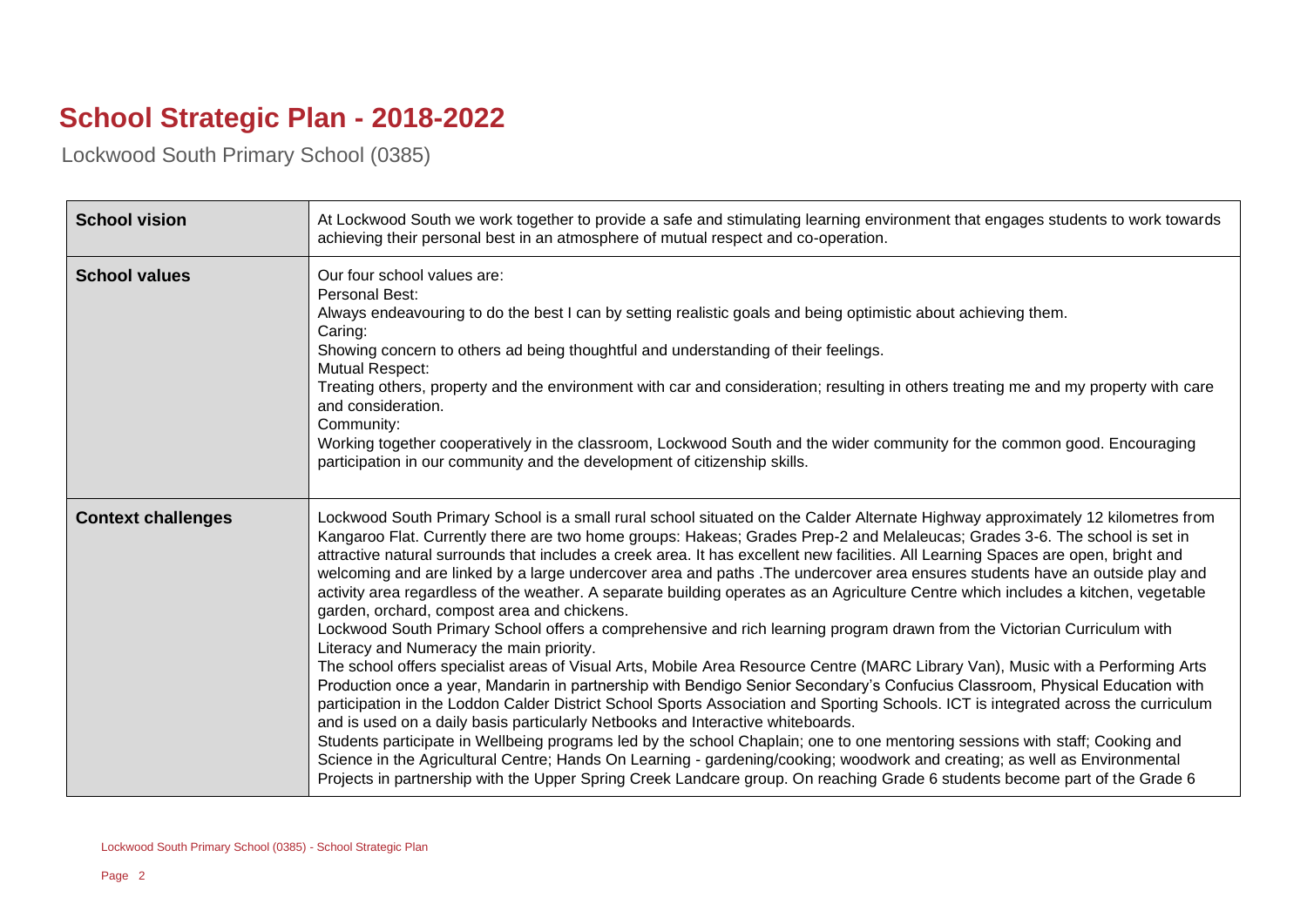|                             | Leadership Team organising special events, participating in leadership development as well as leading Assembly.<br>The school also has a comprehensive incursion, excursion and camps program which supports diversity, depth and learning beyond<br>the walls of the classroom. Regional Staff: Speech Therapists, Psychologists and Social Workers are accessed for students with<br>additional needs.<br>The school is also an eSmart, Better Buddy and ResourceSmart School. An Outside School Hours Care operates each morning and<br>afternoon and a Playgroup runs each Monday morning of the school term.                                                                                                                                                                                                                                                                                        |
|-----------------------------|----------------------------------------------------------------------------------------------------------------------------------------------------------------------------------------------------------------------------------------------------------------------------------------------------------------------------------------------------------------------------------------------------------------------------------------------------------------------------------------------------------------------------------------------------------------------------------------------------------------------------------------------------------------------------------------------------------------------------------------------------------------------------------------------------------------------------------------------------------------------------------------------------------|
| Intent, rationale and focus | Over the coming four years Lockwood SOUTH Primary School is aiming to:<br>Focus on Literacy and Numeracy, particularly improving students' learning growth by<br>Embedding an instructional model particularly for Literacy and Numeracy<br>Embedding the use of the High impact teaching strategies<br>Using a planned and regular Teacher peer observation<br>Strengthening teachers' data literacy to inform practice<br>Improving student voice and agency in learning<br>Over the coming four years the school will implement the priorities by:<br>Step 1- Embedding an instructional model particularly for Literacy and Numeracy<br>Step 2- Embedding the use of the High impact teaching strategies<br>Step 3-Using a planned and regular Teacher peer observation<br>Step 4-Strengthening teachers' data literacy to inform practice<br>Step 5- Improving student voice and agency in learning |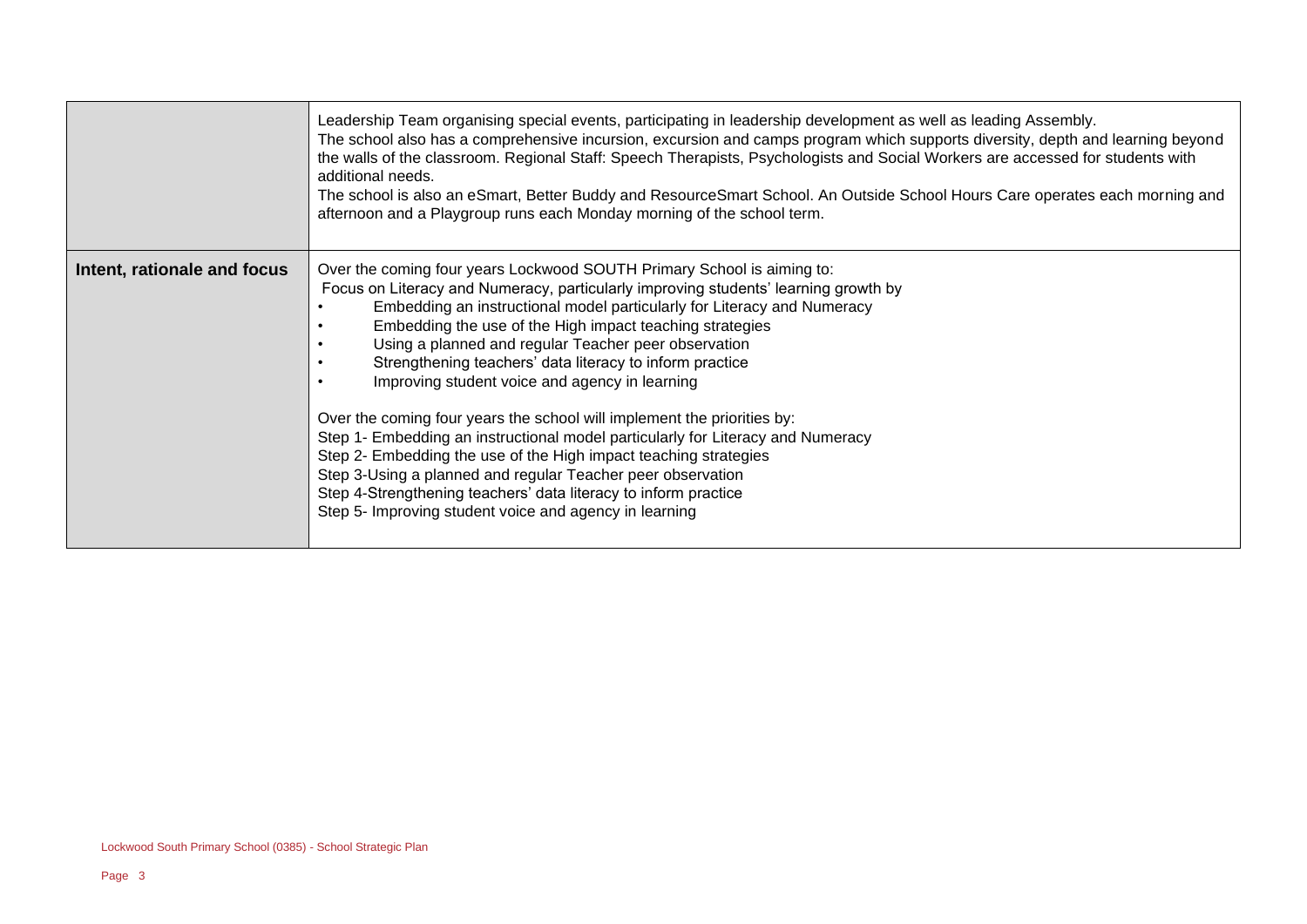## **School Strategic Plan - 2018-2022**

Lockwood South Primary School (0385)

| Goal 1     | Maximise the learning growth of every student in Literacy and Numeracy.                                                                                                                                                                                                  |
|------------|--------------------------------------------------------------------------------------------------------------------------------------------------------------------------------------------------------------------------------------------------------------------------|
| Target 1.1 | By 2022, increase the percentage of students making high learning growth in NAPLAN Reading, Writing and Numeracy to<br>25 per cent or above.                                                                                                                             |
| Target 1.2 | By 2022, decrease the percentage of students making low learning growth in NAPLAN Reading, Writing and Numeracy to<br>25 per cent or below.                                                                                                                              |
| Target 1.3 | By 2022, increase the percentage of Prep-Year 6 students achieving above the age expected level to<br>• Reading 40%<br>$\bullet$ Writing 25%<br>• Measurement & Geometry-25%<br>• Number & Algebra-25%<br>• Statistics & Probability-20%                                 |
| Target 1.4 | ***Targets should measure progress towards goal. Consider moving this target to AIP as a success indicator of KIS***<br>By 2022, increase the percentage of positive endorsement on the SSS to 90 per cent or above for:<br>• Academic emphasis<br>• Collective efficacy |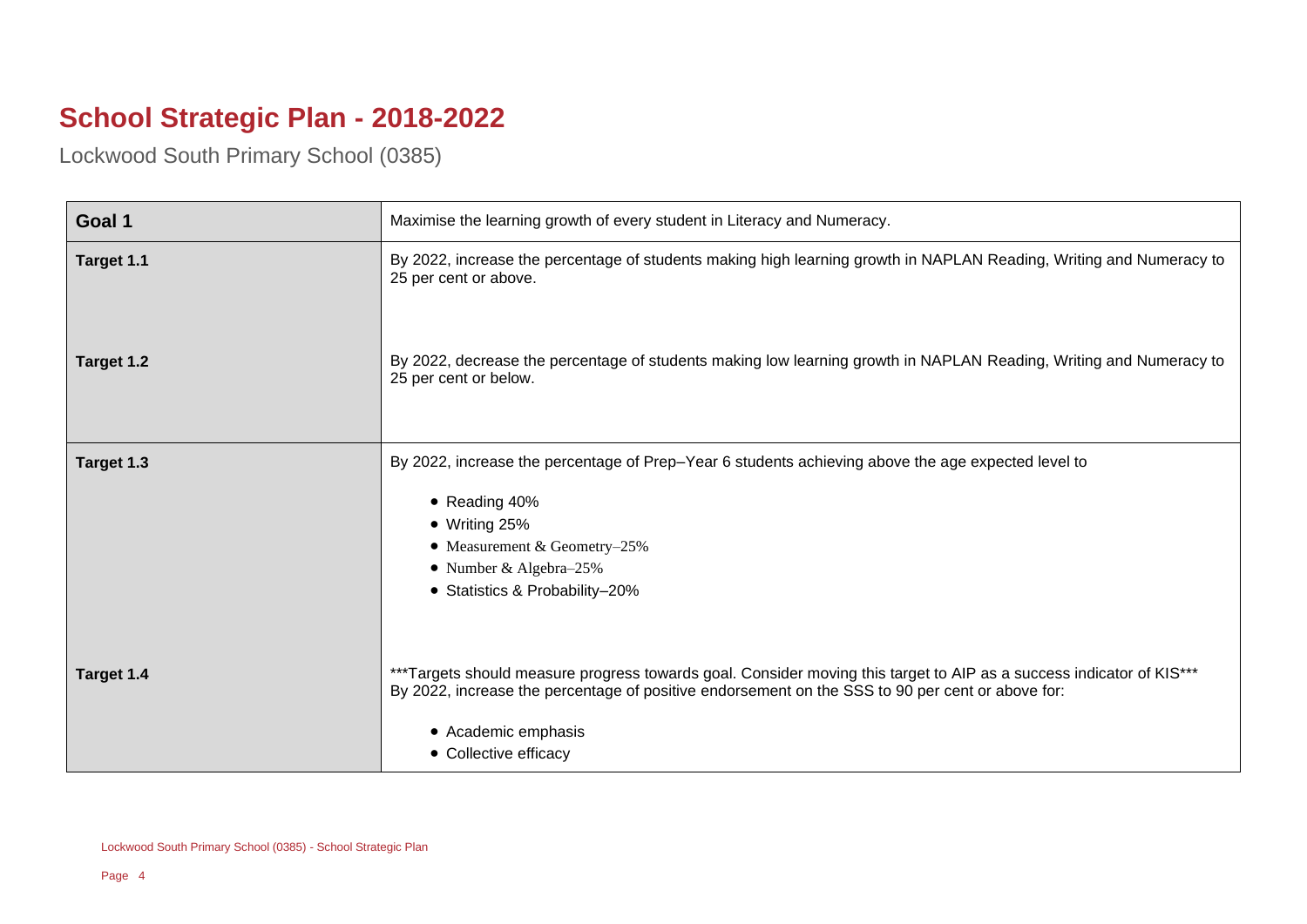|                                                                                          | • Pedagogical model                                                                                                                                                                                                                                               |
|------------------------------------------------------------------------------------------|-------------------------------------------------------------------------------------------------------------------------------------------------------------------------------------------------------------------------------------------------------------------|
| Target 1.5                                                                               | ***Targets should measure progress towards goal. Consider moving this target to AIP as a success indicator of<br>$KIS***$<br>By 2022, increase the percentage of positive endorsement on the POS to 90 per cent or above for Stimulating Learning<br>environment. |
| <b>Key Improvement Strategy 1.a</b><br>Curriculum planning and assessment                | Strengthen teachers' capacity to collaboratively use and moderate literacy assessments to plan for students' learning<br>needs. (CPA)                                                                                                                             |
| <b>Key Improvement Strategy 1.b</b><br>Evidence-based high-impact teaching<br>strategies | Develop and document a whole school instructional model and provide teacher professional learning to support its<br>consistent implementation. (EHITS)                                                                                                            |
| <b>Key Improvement Strategy 1.c</b><br>Evidence-based high-impact teaching<br>strategies | Build teacher capacity through peer observations and the provision of explicit feedback on instructional practices. (EHITS)                                                                                                                                       |
| Goal 2                                                                                   | Optimise the active participation of students in their learning.                                                                                                                                                                                                  |
| Target 2.1                                                                               | By 2022, increase the percentage of positive endorsement on the AToSS endorsement to 90 per cent or above for<br>Student Voice & Agency.                                                                                                                          |
| Target 2.2                                                                               | By 2022, increase the percentage of positive endorsement on the POS to 90 per cent or above for:                                                                                                                                                                  |
|                                                                                          | $\bullet$ Student agency & voice<br>$\bullet$ Student motivation & support                                                                                                                                                                                        |